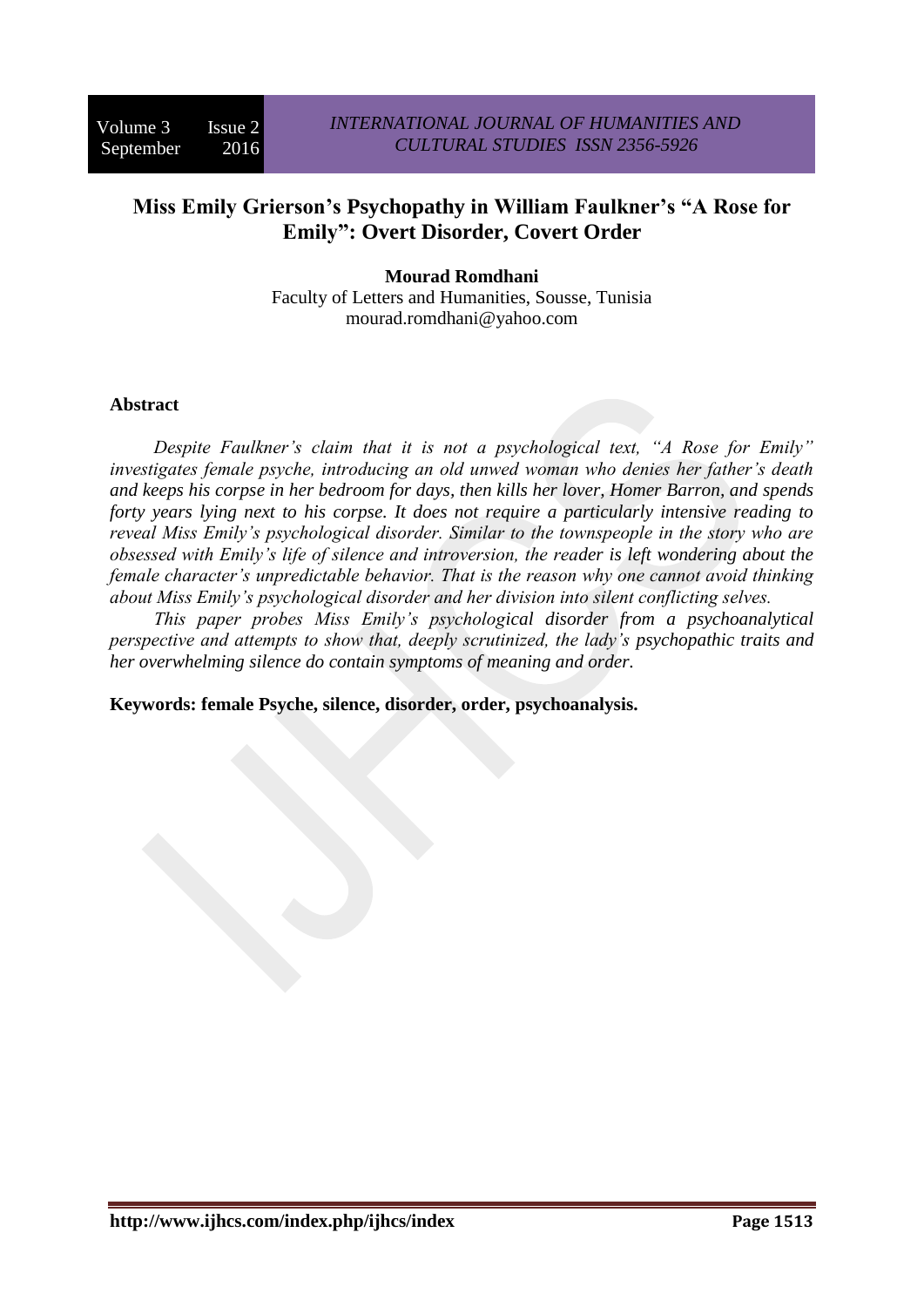# **1. Introduction:**

Reporting one of William Faulkner's childhood memories, Joseph Blotner reveals a connection between the writer and psychoanalysis: "I ran away to a doctor in the family and I browsed through his books. I learned plenty from them. I was interested in the brain. I learned that it had parts – a section of speech, for touch and so on" (34). Later, Faulkner had access to Freud's theory and was fascinated by its principles as his talk was full of it (147). Blotner remarks that "Faulkner's unfinished novel *Elmer* on which he worked in Paris in 1925, includes passages heavy with Freudian imagery" (147). Besides, Faulkner's *Mosquitoes* (1927) features two characters who discuss the personality of a third and refer to Freud times and again which led John Irwin, in *Doubling and Incest*, to conclude that "if the author of the novel is not familiar with Freud, his characters certainly are" (5). In the same way, psychoanalysis is strongly connected to literature. Freud argues that a "creative writer cannot evade the psychiatrist nor the psychiatrist the creative writer, and the poetic treatment of a psychiatric theme can turn out to be correct without any sacrifice of its beauty" (qtd. in Bockting 15).

As far as Faulkner's "A Rose for Emily" is concerned, many hints show that the main character's silent life and her eerie behavior are related to psychological factors. That is the reason why Faulkner's short story is of great relevance in psychoanalytical theory. Miss Emily's absent mother and her domineering father have clear prints on the woman's psyche. Moreover, being an unusually silent female in a patriarchal society, Miss Emily is a fertile field of analysis for the psychoanalytical perspective. For instance, psychoanalytic critic Norman Holland's study of "A Rose for Emily" builds upon Freudian principles to analyze the character of Miss Emily and examine the motives of her silence. Lacanian theory is also a practical instrument to understand the lady's psyche. Indeed, many of Sigmund Freud's and Jacque Lacan's principles are arguably present in Faulkner's short story. This paper applies few Freudian and Lacanian principles to scrutinize Miss Emily's silent personality and her ostensibly disordered psyche to reach the conclusion that the woman's silence and her psychological disorder still carry symptoms of order and meaning.

#### **I. Miss Emily's psychological disorder: A Freud-based Reading 1. Three Conflicting selves in a silent woman:**

Despite being silent in most events of her story, Miss Emily leads a very noisy life as far as the inner workings of her psyche are concerned. The woman's silence is the outcome of struggling forces that control her life. These forces refer to the "id," "ego," and "superego" which are terms Sigmund Freud coins to account for the three separate divisions of the human psyche. This trilogy is so much relevant in Miss Emily's regress and her fall from sanity to insanity. Examining Miss Emily's psyche necessarily involves a critical look into her divided psyche, including the "id," "ego," and "superego."

The "id" is the unconscious part of the human psyche, instinctual force motivated by primeval needs and wants (Evans 75). The "ego," also called the "reality principal," arbitrates between what the "id" wants and what reality can provide (105). The third element of the human psyche is the "superego" which struggles to attain what is socially approved and morally appropriate (226). The "id" and "superego" are opposite extremes of what one wants versus what is right, the "ego" is charged with satisfying the "id" while working within the limits of what is socially correct or the "superego." The ego's primary responsibility is to find a common ground that is agreeable to both extremes.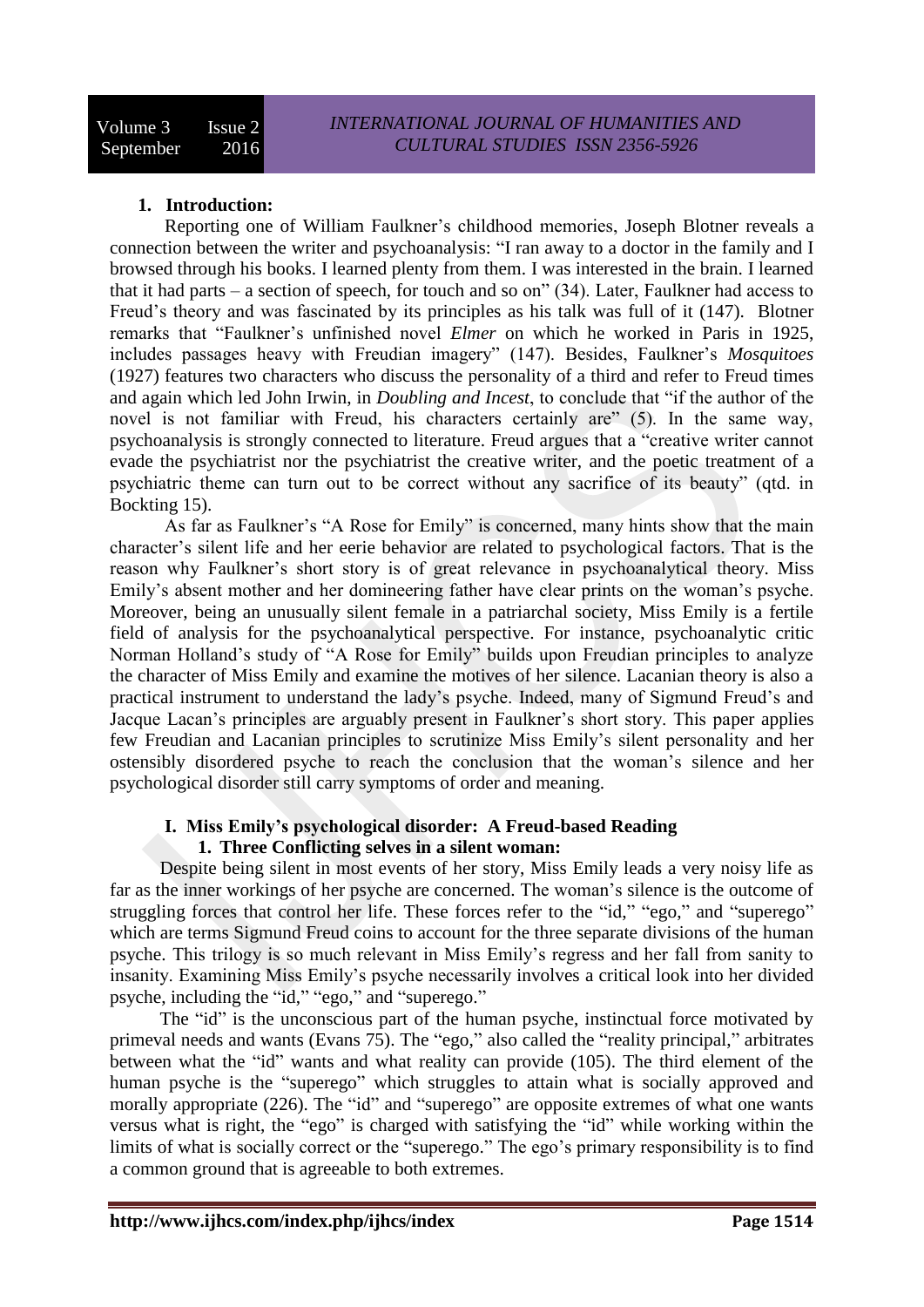#### Volume 3 Issue 2 September 2016

The three aspects of Emily's psyche, the "id," "ego," and "superego" can readily be detected and scrutinized in "A Rose for Emily." Miss Emily's self is overwhelmed by the "id" manifested through her instinctive desire to possess a man; a desire she has been deprived of due to the fact that "none of the young men were quite good enough for Miss Emily and such" (51). The desire of Miss Emily's "id" is an uncontainable and overwhelming instinct that eventually pervades her, leading her to a murderous act of her lover so that she can completely possess and control him.

Emily's "superego" resurfaces in the townspeople's encounter. The "superego" is the "superficial impressions drawn from a distance and are not necessarily resonant of Emily's inner self" (Argiro 449). Accordingly, despite her voracious sexuality, the woman is still considered as a "monument" and a "tradition" (A Rose 47) in the townspeople's gaze who, in death, "had gone to join the representatives of those august names where they lay in the cedarbemused cemetery among the ranked and anonymous graves of Union and Confederate soldiers who fell at the battle of Jefferson" (47).

Portrayed as "a small, fat woman in black, with a thin gold chain descending to her waist and vanishing into her belt, leaning on an ebony cane with a tarnished gold head," (49) Miss Emily is a stereotype of social ethics. This is why the townspeople even send their children into her home to learn the art of china painting. Virtuous and conventional, Miss Emily is what the people of Jefferson want to be. In the eyes of the town, she is a "superego" socially respected and morally proper.

"Ego" is where Emily's two extreme selves, the "id" and the "superego" converge. Emily's "ego" is constructed upon silence. Through her silence Miss Emily manages to veil an invasive vicious "id" and conform to a virtuous "superego." For instance, she manages to conduct art lessons with children downstairs while hiding the corpse of her lover upstairs, which an uneasy act veiled by her silence and her "ego." Respectively, the woman finds in her "ego" a middle ground where she can fulfill her sexual desires enthused by the "id" while meeting the requirements of the "superego" or the perfect portrait drawn to her by the townspeople. However, Miss Emily's "id" is clearly the most powerful part of her psyche. The unwed woman cannot resist her sexual desires toward the patriarch, refusing to bury the corpse of her father then poisoning her lover. Hence, Miss Emily's chaotic psychological disorder is the outcome of the prevalence of the "id" over the "ego" and the "superego." Such a disorder leads to the creation of a cruelly divided self despite the woman's outwardly silent and serene life.

 Furthermore, of high relevance are the Freudian terms "repression" and "transference" in Miss Emily's psychotic structure. In Psychoanalytical theory, "repression" denotes "the process by which certain thoughts and memories are expelled from consciousness and confined to the unconscious" (Evans 192). Freud points out that "repression" does not destroy its targeted ideas or memories. Rather, it simply conceals them in the unconscious. Subsequently, the "repressed" is always likely "to return in a distorted form, in symptoms, dreams, slips of the tongue etc…" (192). This process, called "the return of the repressed," is at the origin of "transference" or the transfer of a childhood feeling or desire and the relocation of earlier relationships with other figures, especially those with parents into another person or object in adulthood (237).

From an early age, Miss Emily suffers from sexual repression. Her father prevented her from communicating with the opposite sex and drove away all the young men who proposed to her. So, "with nothing left, she would have to cling to that which had robbed her, as people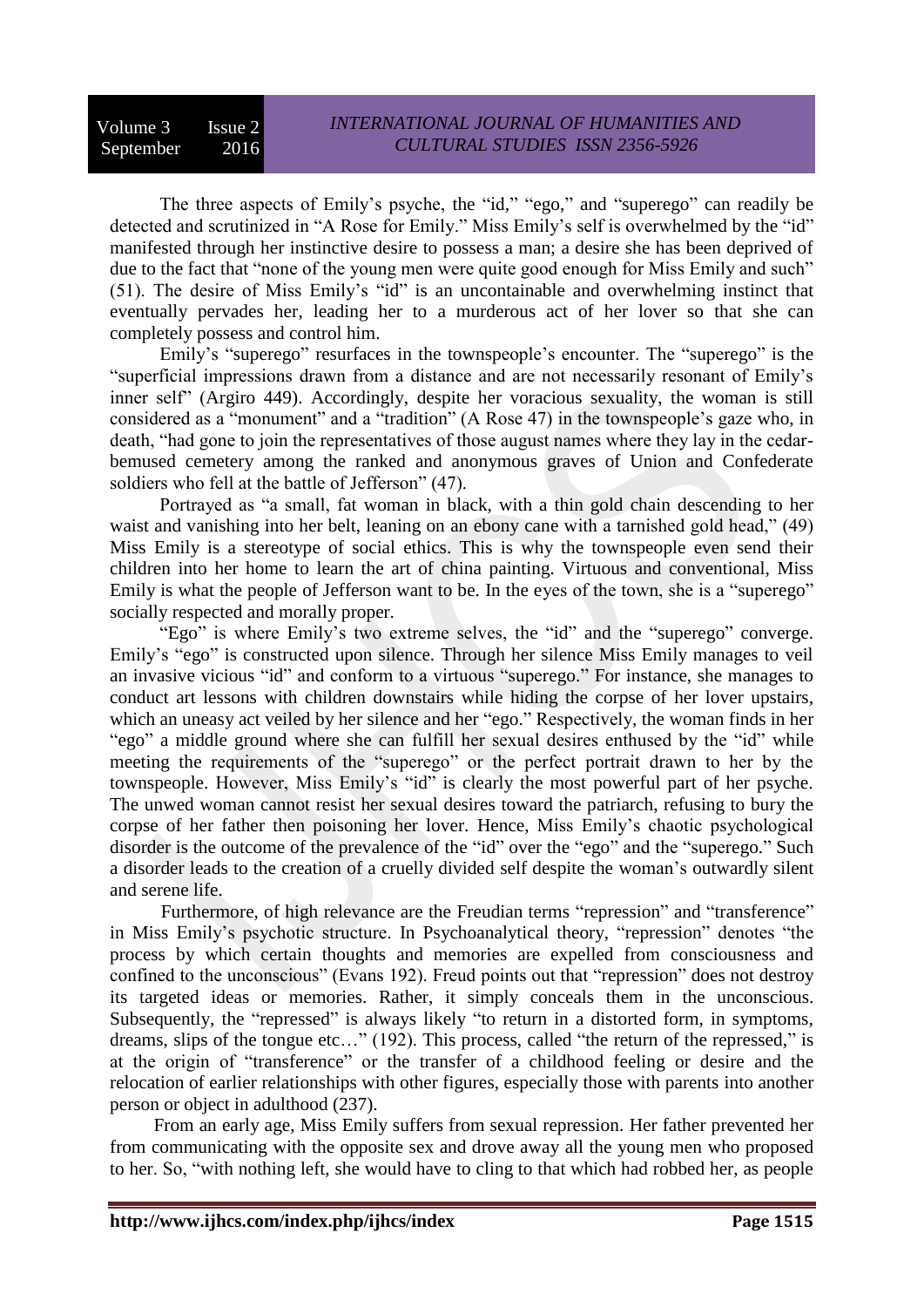will" (A Rose 52). Emily's addiction to the only man in her life, her father, confirms her sexual repression. It is this sexual repression that leads to transference when Miss Emily transmits her strong sexual desires from her father to her lover Homer Barron, a "big, dark, ready man, with a big voice, and eyes lighter than his face" (53). Likewise, the repressed violence of the patriarch is transferred to Miss Emily's father after his death, for she kept his corpse until decomposing then to Homer Barron who is poisoned and left unburied for forty years.

# **2. Miss Emily's Oedipus Complex: A silent girl, a noisy sexuality**

To Miss Emily, Homer Barron or the surrogate father is not only a concretization of Freudian "transference" but also a symptom of the "Oedipus Complex." Jack Scherting points out that it is Miss Emily's Oedipus Complex which incited her "to poison her lover and conceal his corpse from the public for some forty years" (397). According to Sigmund Freud, a child's source of satisfaction during the phallic stage is his sexual organ. During this stage boys acquire the Oedipus Complex in which they have sexual desires for the mother and consequent fear of the father. This complex is resolved by identification with the father. Though the term is not coined by Freud, a similar process can be based on the Electra Complex<sup>1</sup> in which girls desire the father. Those experiencing problems at this stage develop a phallic character. Men with a phallic character are vain and self-assured whereas women with a phallic character fight hard for superiority over men (Eysenck 288-89). Miss Emily's feelings and habits of superiority are well established in her story as she is always remembered by the townspeople as a woman who "carried her head high enough – even when we believed that she was fallen" (A Rose 53).

In his psychoanalytical study of Miss Emily Grierson, Jack Scherting suggests that the lady loses the ability to form normal human relationships due to a denied sexual growth. This repression of an invasive sexuality turns her sexual focus to her father, which would explain her three-day denunciation of his death in an attempt to keep him present in her life. At thirty years old, the only outlet for Emily's sexual desires is her patriarch whose death aggravates her sexual repression. Therefore, according to Scherting, Miss Emily poisons her new lover and keeps his corpse in her bed to replace the dead body of her father the townspeople robbed her of (399).

With "all the young men her father had driven away" (A Rose 52) and with her decision to cease "giving China-painting lessons eight or ten years earlier" (48) Miss Emily is denied sublimation<sup>2</sup> of her sexual desires as she grows up isolated from society and especially from the opposite sex. Likewise, Miss Emily's authoritarian father and the fact that she spends most of her time within the confines of an inaccessible house testify to the lady's repressively silenced sexuality and her inability to transform and transfer such a repression into a socially

**.** 

<sup>&</sup>lt;sup>1</sup> The Electra complex is a term proposed by Swiss psychiatrist and psychotherapist Carl Gustav Jung, to describe the girl's psychosexual competition with her mother for possession of her father. In the course of her psychosexual development, the complex marks the girl's phallic stage and the formation of her sexual identity.

<sup>&</sup>lt;sup>2</sup> In Freud's and Lacan's conception, sublimation is a process in which the libido is controlled and metamorphosed into apparently non-sexual activities such as artistic creation and intellectual work. As such, sublimation plays the role of a socially agreed upon form of escape valve for excessive sexual energy which would otherwise have to be discharged in socially unacceptable forms such as perverse behavior or neurotic symptoms. Thus, to Freud and Lacan, sublimation means the end of all perversion and neurosis caused by excessive sexual energy (Evans 224).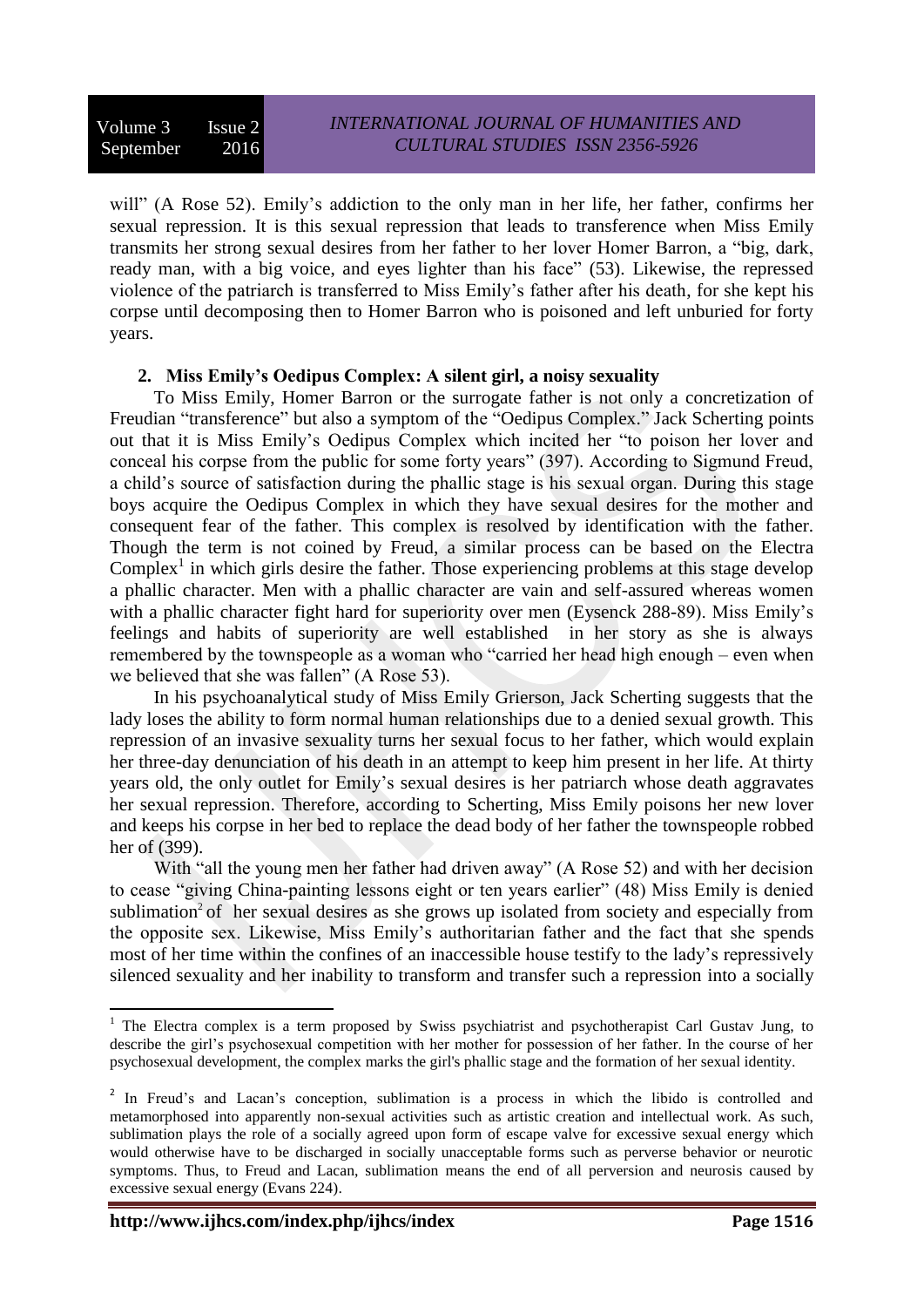acceptable form either through marriage or through the lady's socializing with others. Miss Emily's Oedipus Complex is most noticeable after her father's death which caused her to be psychologically transformed into a child. Such a psychological metamorphosis is symbolized by the act of cutting her hair, "making her look like a girl" (52). Miss Emily's inability to cope with the reality of her father's death and the fact that the townspeople took his corpse away caused her to transfer her sexual repression to a surrogate male, namely Homer Barron.

In the same vein, Jack Scherting suggests that Miss Emily killed her new lover and kept his corpse in her bed to replace not just her father, but more specifically the corpse of her father the townspeople deprived her of. When the townspeople talked to Miss Emily, suspecting her father's death, "she told them that her father was not dead. She did that for three days, with the ministers calling on her, and the doctors, trying to persuade her to let them dispose of the body" (A Rose 52). It is not patriarchal presence that Miss Emily clung to when she kept her father's corpse. Rather, it is her sexual desires that she silently channeled on his dead body. Accordingly, the lover's corpse becomes the silent substitution of an incestuous relationship with a father's dead body.

# **3. Miss Emily's psychological disorder: An "Anal Retentive Fixation"**

In his psychoanalytical study, Norman Holland points out that Miss Emily's unusual behavior based on secrecy and perversion reveals a Freudian "anal retentive fixation." Freud postulates that the negative reaction from parents can lead the child to develop an "anal retentive personality<sup>3</sup>." For instance, if the parents impose and force their authority on the child, he/she may react by consciously holding back in rebellion. A child, Freud adds, will develop into an adult who hates mess, is obsessively tidy, punctual and very careful about money (Eysenck 288). Miss Emily's character construction appropriately fits Freud's "anal retentive personality." Indeed, during the anal stage, a child consciously and rebelliously reacts to his parents' authority which is the same case with Miss Emily whose silence and deliberate introversion is a resistive reaction against a patriarchal society which tries to impose on her masculine-biased principles such as accepting male authority and dominance.

Likewise, Freud's argument about the sense of tidiness characterizing an "anal retentive" identity is straightforwardly sensed in Miss Emily's house which, despite its decay, exhibits a high sense of orderliness being "furnished in heavy, leather covered furniture [with] a tarnished gilt easel before the fireplace [and] a crayon portrait of Miss Emily's father" (A Rose 49). Punctuality is also another trait of an "anal retentive" disposition. This trait is overtly highlighted in Miss Emily when she had a special meeting with the Board of Aldermen. On time, "they were admitted by the old Negro" (48) and on time they were shown out by the same old Negro. Stubbornness, another character trait of an "anal retentive" personality, is revealed in Miss Emily's temperament in many instances. Her refusal to let the druggist know about her reasons behind buying poison:

> 'But the law requires you to tell what you are going to use it for.' Miss Emily just stared at him, her head tilted back in order to look him eye for eye, until he looked away and went and got the arsenic and wrapped it up. The Negro delivery boy brought her the package; the druggist didn't come back. (54)

1

 $3$  According to Freud, the anal stage lasts between the age of 18 and 36 months and involves the anal area as the main source of pleasure. This is the stage at which toilet training occurs. Children experiencing problems at this stage may become adults with an anal retentive character (Eysenck 288).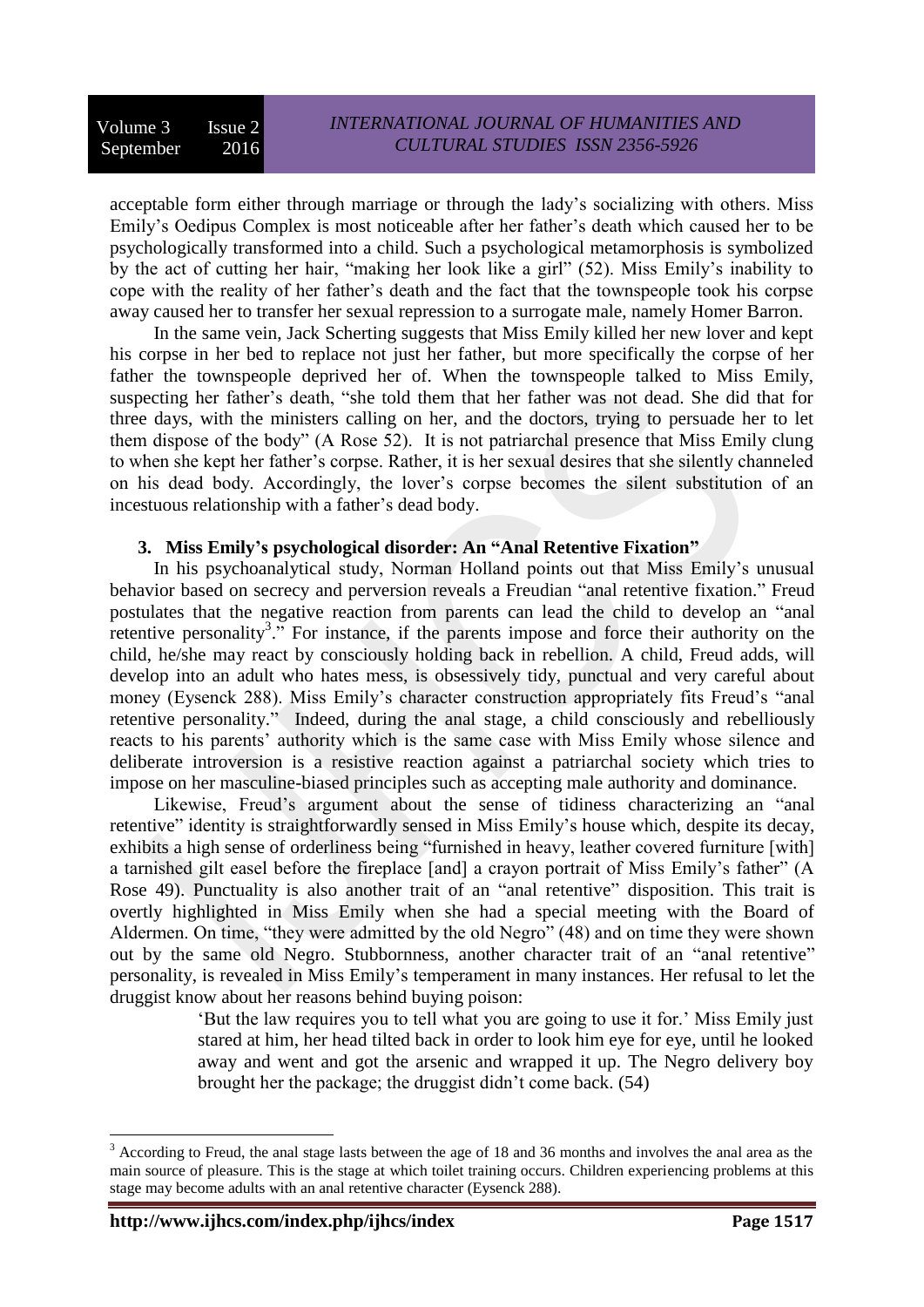Similarly, the lady's refusal to pay taxes testifies to her stubbornness as well as her meanness which another trait of Freud's "anal retentive" character. Needless to state that all the traits discussed above are manifested through instances of silence exhibiting Miss Emily's seditious acts of resistance and rebellion against the patriarchal town of Jefferson. The table below further details the common points between Freud's "anal retentive" disposition and the character of Miss Emily as depicted in the story:

| <b>Freud's anal retentive personality</b> | Miss Emily's character traits                                |
|-------------------------------------------|--------------------------------------------------------------|
| Obsessive tidiness                        | Miss Emily's house, "a coquettish decay" (47)                |
| Punctuality                               | Miss Emily's China painting lesson regularly given           |
|                                           | every Sunday (57)                                            |
| <b>Stubbornness</b>                       | - Miss Emily's rejection of the town's laws, refusing        |
|                                           | to pay taxes, refusing to tell the druggist about the        |
|                                           | reasons of buying poison.                                    |
|                                           | - Miss Emily's character construction via the                |
|                                           | description of her house: "Miss Emily's house was            |
|                                           | left lifting its <i>stubborn</i> and coquettish decay" (47). |
| <b>Meanness</b>                           | "I have no taxes in Jefferson" (49-50), repeated four        |
|                                           | times in her single short conversation with the town's       |
|                                           | authorities.                                                 |
| Silence and introversion                  | - Miss Emily's voice is described as "dry and cold"          |
|                                           | (49) and almost unheard.                                     |
|                                           | - Miss Emily's silence is transferred to her black           |
|                                           | servant who "talked to no one, probably not even to          |
|                                           | her for his voice had grown harsh and rusty as if from       |
|                                           | disuse" $(57)$ .                                             |

# **II. Miss Emily's disturbed psyche: the Lacanian Perspective**

# **1. Miss Emily's psychosis: A silent desire for the "Symbolic Phallus"**

Similar to the townspeople in the story, the reader is left wondering about Miss Emily's unpredictable and eccentric behavior. That is the reason why one cannot avoid thinking about Miss Emily's disturbed psyche and her division into silent conflicting selves. Emily's psychological disturbance becomes remarkable in Jefferson after her father passed away:

> The day after his death, all the ladies prepared to call at the house and offer condolence and aid, as is our custom. Miss Emily met them at the door, dressed as usual and with no trace of grief on her face. She told them that her father was not dead. She did that for three days, with the ministers calling on her, and the doctors, trying to persuade her to let them dispose of the body. (A Rose 54)

In the beginning, the townspeople sympathize with Miss Emily since it is understandable for a person who has just lost her most cherished person. Indeed, Miss Emily's father was not only the person she loved most, but the single love in her life. Emily's father drove away all the young men pursuing her and "she would have to cling to that which had robbed her, as people will" (52). However, with time, Miss Emily's weird behavior becomes uncontrollably serious.

Seen from a Lacanian perspective, Emily's weird behavior is the outcome of her inability to effectively adapt to the absence of the Symbolic stage's "Name/No of the father"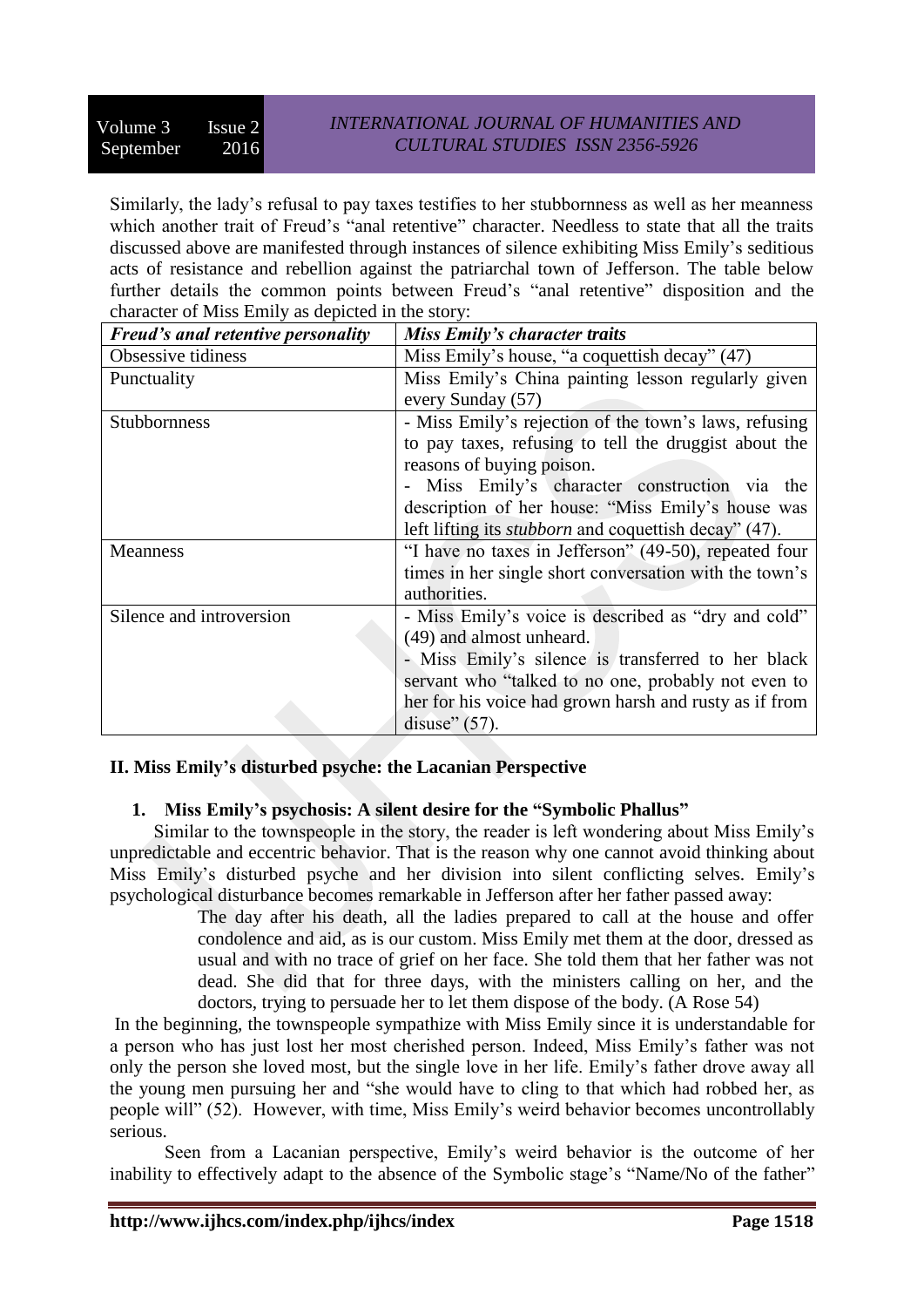(*le nom/non du pére*) <sup>4</sup> metaphor in relation with her patriarch. In "A Rose of Emily," the "Name-of-the-father" metaphor is concretely established in the tableau analogy:

We had long thought of them as a tableau, Miss Emily a slender figure in white in the background, her father a spraddled silhouette in the foreground, his back to her and clutching a horsewhip, the two of them framed by the back-flung front door. (A Rose 51)

These lines highlight the "Name-of-the-father" metaphor fossilized in Emily's memory and psyche. The image of the horsewhip is employed to demonstrate the existence of the "Law of the Father" metaphor with its prohibitive and permitting rules in Emily's psyche. The father's "straddled silhouette in the foreground," his back to his daughter and the horsewhip in his hand provides an image of the phallus which satisfies Miss Emily's sense of power and pride.

Likewise, Miss Emily's inherited "yellow-wheeled buggy and the matched team of bays from the livery stable" (52) as well as the "swift sound of a horse's hoof, 'clop-clopclop"'(53) symbolize the dominance and the importance of the patriarchal figure in Miss Emily's psyche, for when she sits on the buggy with Homer Barron, "she carrie[s] her head high enough" (53) so as to display a sense honor and high status she acquires by clinging to the "Name/No of the father" metaphor.

Unable to absorb the idea of her father's death, Miss Emily undergoes a psychological condition of delusion and paranoia. In Lacanian hypothesis, "the paranoiac lacks the Name/No of the Father, and the delusion is the paranoiac's attempt to fill the hole left in his symbolic universe" (Evans 34). Miss Emily realizes that she is unable to survive the symbolic stage in her father's, or the Symbolic phallus, absence. In Lacanian terms, her passage from the Imaginary stage into the Symbolic order is a failing process as she cannot accept the rupture or loss in her life when she is denied the symbolic phallus. Correspondingly, denying the reality of her father's death and keeping his corpse, Miss Emily is fixed in a pre-oedipal and preverbal stage which highly depends on patriarchal presence. Moreover, keeping the corpses of her father testifies to the woman's delusion and evidences her blurred vision of reality. To satisfy her desire for the symbolic phallus<sup>5</sup> after her father's death, Emily poisons Homer Barron so that she can not only force him to stay with her but also to ensure the presence of "Name/No of the father" metaphor which provides her with a sense of self-esteem and pride.

Besides, Miss Emily's silent and delusional life after her father's death is developed into a state of "psychosis." Lacan defines psychosis as a clinical structure defined by "foreclosure" or the absence of the Symbolic Father (Evans 66). The Symbolic Father, which is present in the unconscious but not functioning, results in a hole left in the Symbolic order

 $\overline{a}$ 

<sup>&</sup>lt;sup>4</sup> To Lacan, the Symbolic stage marks the beginning of the "Name/No-of the father," a paternal metaphor that establishes the "Law of the Father" and ruptures the mother-child symbiotic unity during the Imaginary stage. The "Law of the Father" is based upon division and difference and permits no return to the Imaginary or mirror stage. The "Name/No of the Father metaphor," starting with the Symbolic order, identifies the image of the father as the figure representing authority and law (Apollon & Feldstein 106). The "Name/No of the Father" metaphor builds prohibitive and permitting rules in the subject's mind and drives a person to conform to social norms.

<sup>&</sup>lt;sup>5</sup> Lacan explains that, as a symbol, the phallus is described as not only a signifier of the desire of the Other or sexual jouissance but also as "the signifier intend[s] to designate as a whole the effects of the signified" (qtd. in Evans 145). Correspondingly, the Symbolic phallus should be understood as designating "the phallic functions" (145) associated with the "Name/No of the Father" metaphor through which a person is inscribed into the sociosymbolic community governed, in most societies, by the *nom/non du pére* or the Law of the Father.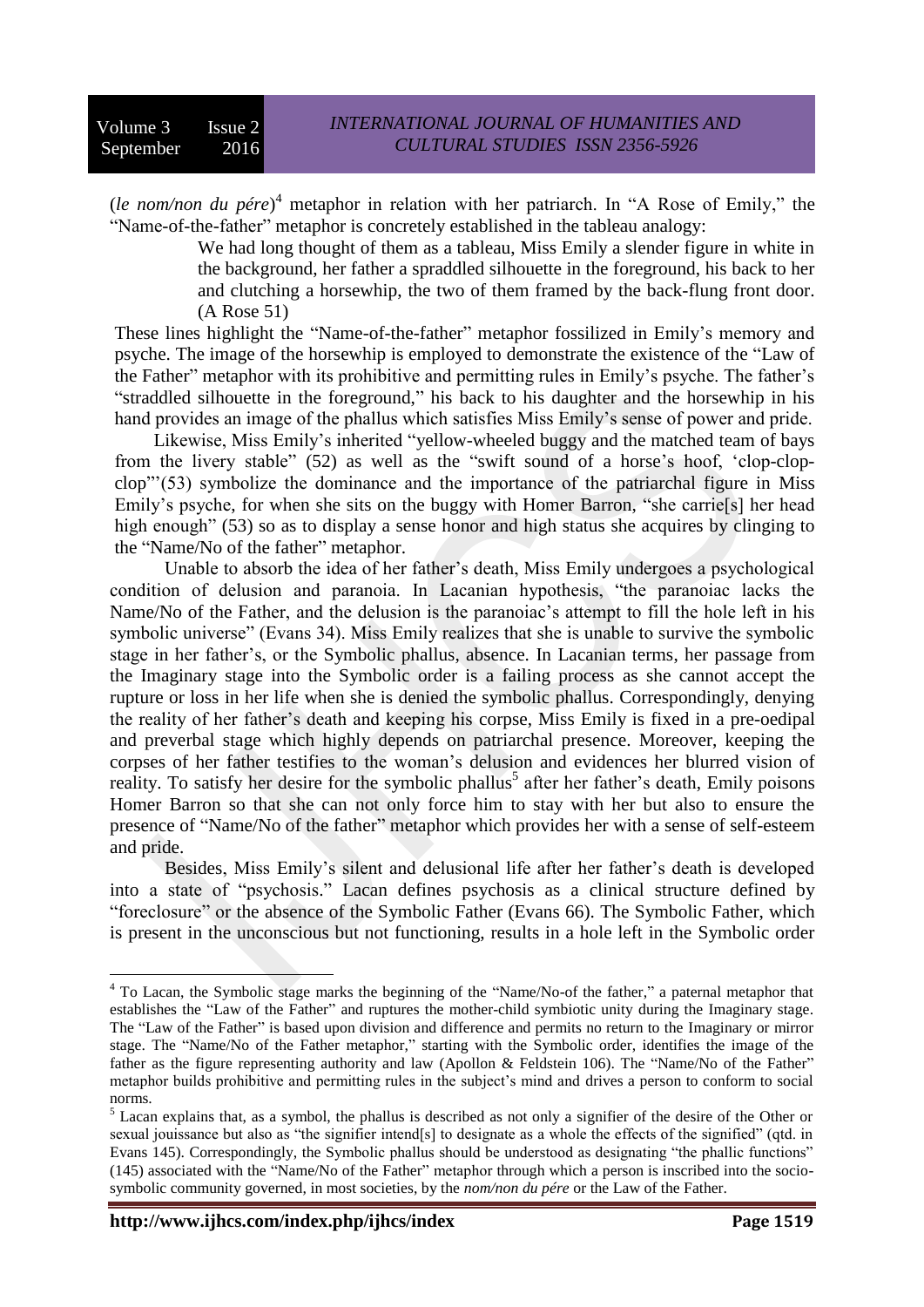(157). In the absence of the father figure in the symbolic order, the subject does not confront the regulating paternal signifier and the result is a demonstration of delusions and hallucinations leading to a psychotic state. In the absence of her father, Miss Emily becomes torn between the "Name/No of the Father" metaphor and her sexual desires. Such a dilemma triggers the lady's state of psychosis clearly noticed in her behavior, retaining her father's corpse for three days, and even her appearance, cutting her hair in a manly style.

Likewise, Miss Emily's psychotic state is concretely demonstrated in her murderous act of Homer Barron. Barron, "a big, dark, ready man, with a big voice and eyes lighter than his face [...] with his hat cocked and a cigar in his teeth, reins and whip in a yellow glove" (A Rose 53-55) represents the Symbolic phallus that the feminine desires. However, the man's sexual perversion leaves Miss Emily with a deep feeling of disappointment: "Then we said, 'she will persuade him yet,' because Homer himself had remarked– he liked men, and it was known that he drank with the younger men in the Elks' Club– that he was not a marrying man" (55). Barron's homosexuality is to Miss Emily a second death of the Symbolic father. It aggravates her serious psychosomatic problems and eventually deepens her psychotic state. Caught in such a dilemma, Miss Emily opts for concretizing "foreclosure" or the exclusion of the Symbolic father, and poisons Homer Barron.

Killing Homer Barron, Miss Emily becomes deeply psychotic. Severe psychosis is concretely demonstrated by the fact that she spent years with the corpse of her lover and found in this act her most desired pleasure. Though she kills Homer Barron, Miss Emily perpetually believes he is still alive, an attitude she had with the corpse of her father, which testifies to her deep psychotic state. Nonetheless, seen from a Lacanian perspective, psychosis is not a sign of weakness. It can rather be a symptom of power and resistance. Although Lacan uses the term to directly refer to madness, "psychosis [. . .] corresponds to what has always been called and legitimately continues to be called madness" (qtd. in Evans 132), he insists that that term ought not to be considered as degratory, stressing its "poetic resonance" and significance and suggesting that "there is no reason to deny oneself the luxury of this word" (132). Therefore, it is justifiable to consider Miss Emily's psychosis as a powerful condition through which she defies the patriarchal logic and establishes herself as an emblem of silence and resistance.

# **2. Miss Emily's silent life: The little "other" vs. the big "Other"**

Miss Emily is constructed as the only target of the townspeople's gaze. To avoid people's eyes, the woman finds refuge in her remote house and her silence. From this perspective, the townspeople's eyes are indicative of the big Other's intrusion into the little other<sup>6</sup>, which constitutes another cause of her psychological problems. In Lacanian hypothesis, the eye pertains to the field of consciousness and is the crossing point between the inner desire and the outer milieu. Eyes are the window between the interior and the exterior world. They also unite the single subject and other subjects and create a common cosmos, called the Other. As a member of this cosmos, Emily should conform to the common

**.** 

<sup>&</sup>lt;sup>6</sup> Lacan draws a distinction between the "little other" and the "big Other." The "big Other" is designated A (upper case for the French "Autre") and the "little other" is designated *a* (lower case for the French "autre"). The "'little other' is the other who is not really other" (Evans 135), meaning that it is a reflection of the EGO: (other=EGO). The "little other" is entirely inscribed in the imaginary order while the "big Other" designates "radical alterity," an otherness which cannot be assimilated through identification. Lacan equates "radical alterity" with language and the law and therefore the "big Other" is inscribed in the order of the Symbolic (136).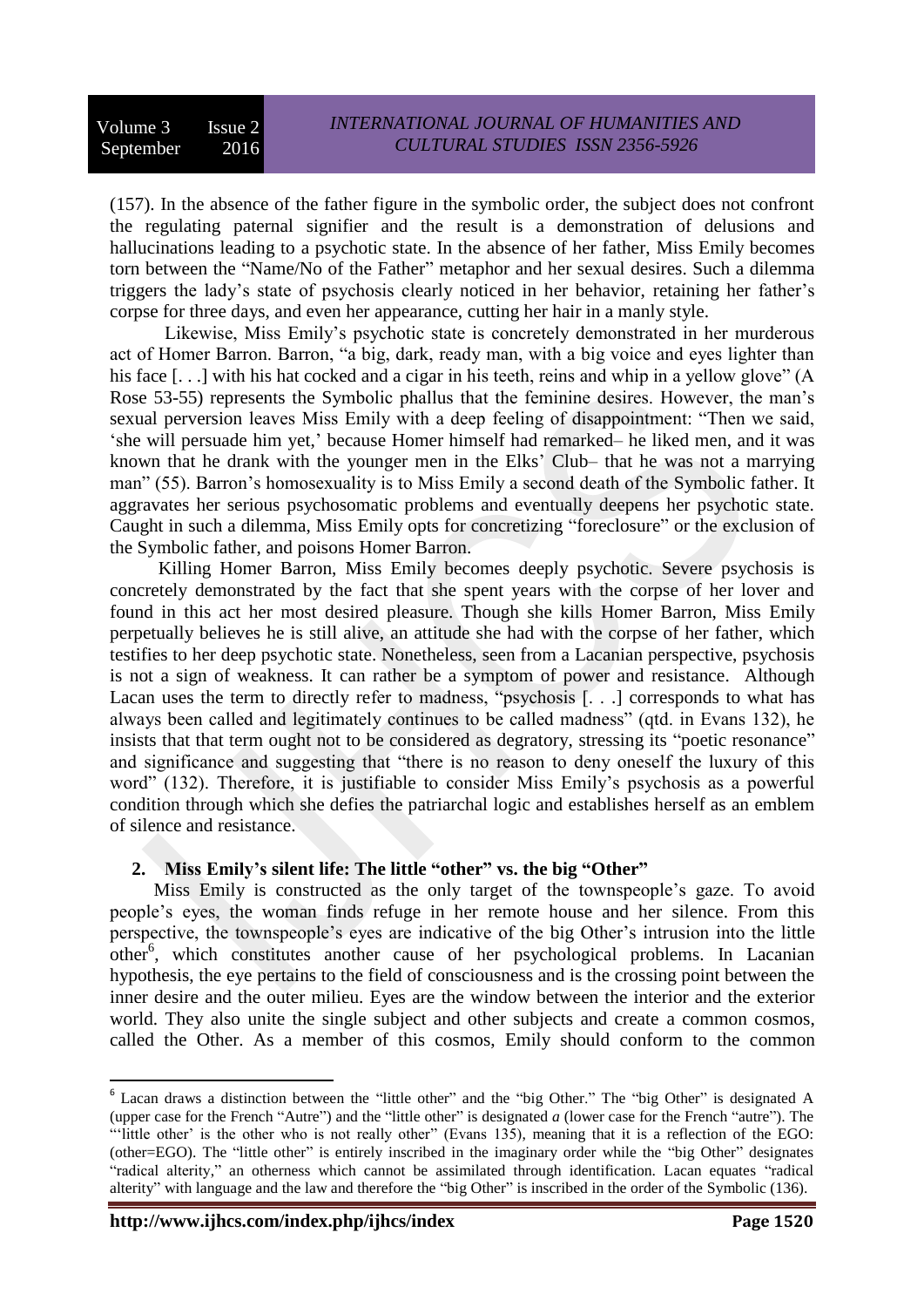consciousness, the Superego of the town, or else she will be considered as a pervert outsider and a silenced other, for "to say a woman is other is to render her to silence" (Weinstein 91).

The tableau analogy establishes Miss Emily as a single subject appropriately conforming the Other's law and order, being submissive and inferior to the law of the patriarch. Nevertheless, after her father's death, signaling the absence of the Symbolic phallus and the lack of the "Name/No of the Father" metaphor, Emily unconsciously starts to prohibit herself to conform to the "Other" or the set of moral conventions in Jefferson. She starts to be reclusive, avoiding communication with the townspeople, in an effort to hinder the establishment of an "inter-subjective" common cosmos.

Accordingly, Miss Emily's deliberate silence reflects a conflict between her, as the "other," and her community or the "Other". Such a conflict becomes inevitable in the absence the "Name/No of the Father" metaphor in which the "Other" finds an effective way to silence and subjugate the "other." Many instances in the text concretize the conflict between the little "other" and the big "Other." From the first conflict, induced by the occurrence of the "smell" (A Rose 50-51), to the "tax" incident (49-50), to the clash with the druggist (54) and until she eventually dies (58), a silent yet brutal confrontation takes place between the other who resists in her silence the Other's attempts to contain and confine her.

The conflict between Miss Emily's "other" and the community's "Other" can equally be traced in what Lacan terms the "master/slave dialectic," in which the "Other" is the master and the "other" is the slave, and which is the automatic result of the human desire for recognition. So as to achieve recognition, the subject must impose the idea that he has of himself on the other. However, having the same desire for recognition, the other will do the same and consequently starts a battle for the same recognition. Lacan argues that this fight for recognition and for "pure prestige" must be a fight to the death (Evans 283). The struggle ends when one of the two opponents gives up the desire for recognition and surrenders to the other. The defeated party recognizes the victor as the master and becomes the slave.

Lacan's "master/slave dialectic" is easily detectable in "A Rose for Emily." In fact, Miss Emily's relationship with her patriarchal community is based upon the subject's attempt to impose the idea that he/she has of himself/herself on the other. For instance, Miss Emily never ceases playing the role of an aristocratic lady. Recurrently, "she carried her head high enough" (A Rose 53) to the extent that she became a "*noblesse oblige*" (emphasis in original 53) and "a tradition, a duty, and a sort of hereditary obligation upon the town" (47). In her battle for recognition and "pure prestige" with the other, Miss Emily confronts a similar fight. In its fight for recognition, the patriarchal community strives to establish the reality that Miss Emily is a poor woman who needs pity and sympathy:

> When her father died, it got about that the house was all that was left to her; and in a way, people were glad. At last they could pity Miss Emily. Being left alone, and a pauper, she had become humanized. (52)

In their battle for recognition, the townspeople attempt to legitimize their obsession with Miss Emily and cover it with an argument of pity and sympathy, placing her in an inferior position and making her the slave of their desired mastery. Nevertheless, the community's constant gaze targeting Miss Emily and their addiction to her silence turn them into slaves who unwillingly recognize the woman as victor and master.

 The battle for recognition, Lacan points out, illustrates a sense of aggressivity inherent in the dual relationship between the "Ego" and the "Other." Aggressivity is a key feature in Miss Emily's relationship with the Other. The father's horsewhip as well as Homer Barron's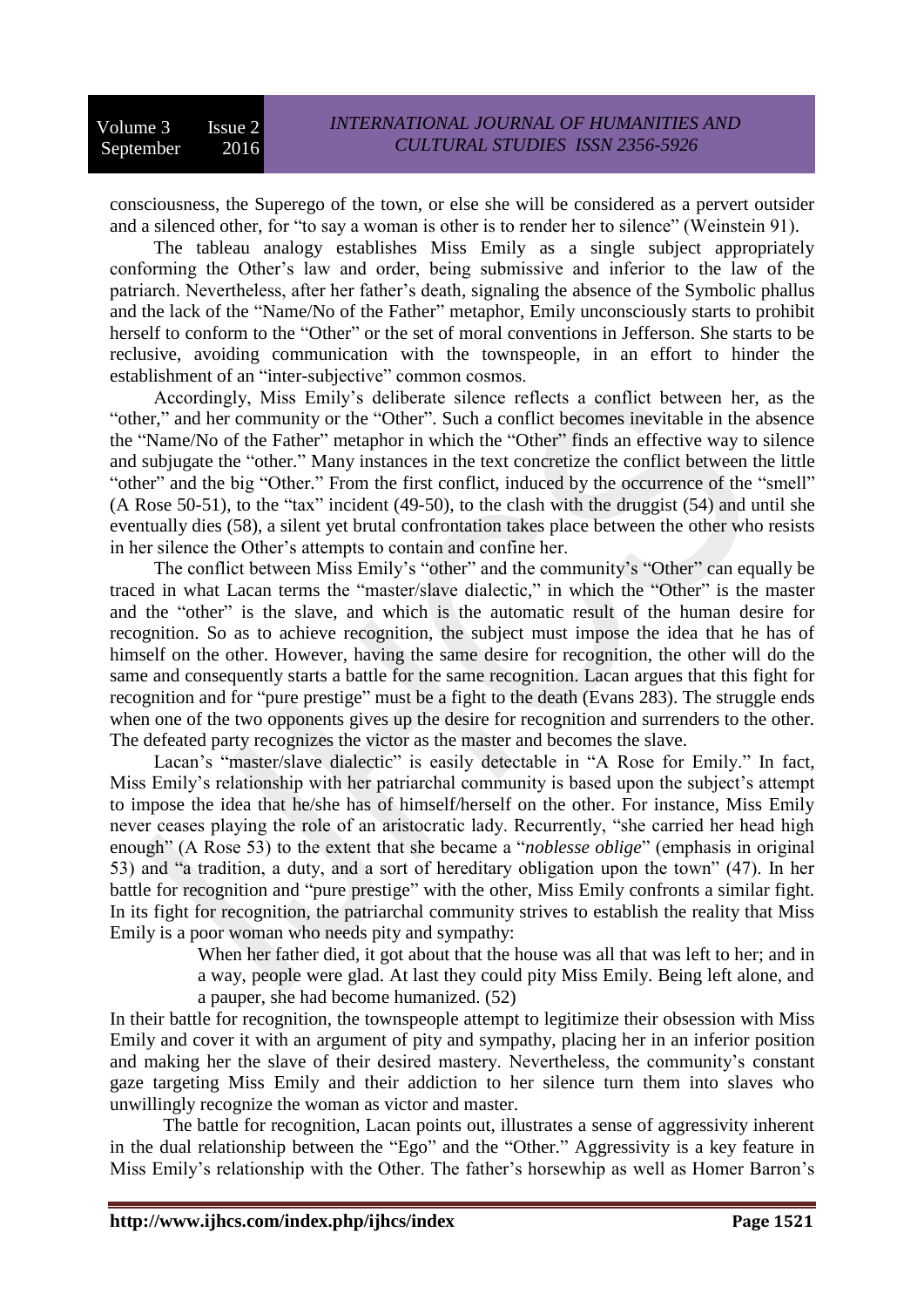whip are patriarchal aggressive tools employed by the "Other" in his battle of recognition against the "other." Likewise, Miss Emily's (other) silence is so aggressive to the townspeople (Other) that it tortures their curiosity. Such a sense of aggressivity is manifested through the belligerent invasion of Miss Emily's room after her death and "the violence of breaking down the door  $[...]$ , fill [ing] this room with pervading dust" (58). Moreover, the fact that Miss Emily keeps the corpse of her patriarch until it becomes rotten is indeed the other's aggressive act against the Other. Whether it is the "Law of the Father" or a masculine-biased patriarchal society, the Other is the vanquished while Miss Emily's other is the victor. The Other's defeat is illustrated in the townspeople continuing complaints about the uncontainable smell which emanates from Miss Emily's house:

A neighbor, [. . .] complained to the mayor, Judge Stevens, eighty years old.

'But what will you have me do about it [. . .]?', he said.

'Why, send her a word to stop it, [. . . ] isn't there a law?'

'I'm sure that won't be necessary,' Judge Stevens said [. . .]. The next day he received two more complaints, one from a man who came in different deprecation. 'We really must do something about it, Judge. I'd be the last one in the world to bother Miss Emily, but we we've got to do something'. (50-51)

Keeping the corpse of her father until it starts decomposing is a symbolic act that signals the triumph of the lady over the patriarch or the victory of the little other over the big Other which is signaled not only by the death of the opponent but also by its putrefaction.

Though, in a masculine-biased society, it is always an indestructible rule that the Other will always be the master and the winner in the battle for recognition, Miss Emily breaks the rule by virtue of her resistive silence. Among other critics, Cleanth Brooks describes Miss Emily's isolation as an essential escapist attempt to get away from the gaze of the Other and to avoid engaging in the master/slave war: "Miss Emily's isolation from the community and the consequences of her being cut away from it give substance as well as definition to her story" (203). Nevertheless, seen from a psychoanalytical perspective, Miss Emily, by virtue of her resistive silence, occupies a privileged position in her battle for recognition with the Other.

When the townspeople forced the Baptist minister to call upon Emily, he never revealed the situation of the interview and refused to go back again (55) and when the druggist confronted Miss Emily in the name of law, he failed in front of her silent stare:

Miss Emily just stared at him, her head tilted back in order to look at him eye to eye, until he looked away and went and got the arsenic and wrapped it up. The Negro delivery boy brought her the package; the druggist didn't come back. (54)

This suggests that both the minister and the druggist fail in their mission with Miss Emily who always places herself in a superior position in her battle of recognition with the Other. Therefore, although the Other is considered as the indomitable master in the "master/ slave relationship," its binding power turns into a handicap in front the other's subject because of a powerfully resistive silence and the lack of "Name/No of the Father."

#### **Conclusion:**

Leading a silent life, Miss Emily Grierson becomes uncontainable and uncontrollable by the patriarchal society she is a part of. Her linguistically inexplicable existence constructs her as a counter discourse against the Law of the Father. Dreaming of a lost body and lost desires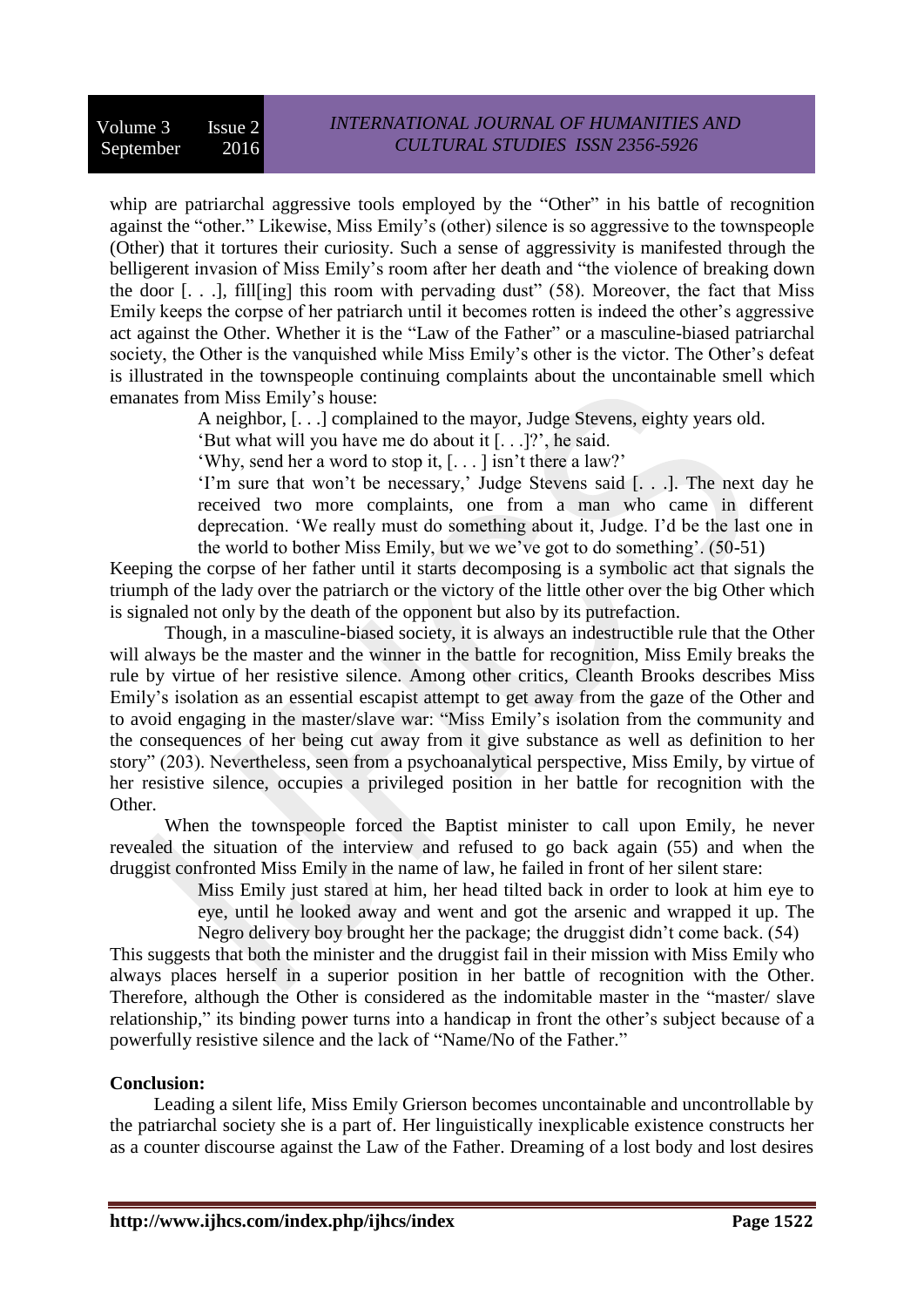# *INTERNATIONAL JOURNAL OF HUMANITIES AND CULTURAL STUDIES ISSN 2356-5926*

inside a tomb-like father's house, Emily's hysteric state disrupts the dominant male discourse of the text and establishes a voice of a silenced body and a repressed sexuality.

Among other Faulkner's women characters, Miss Emily exhibits an unusual capacity to escape to a mirror stage or a pre-gendered, pre-Symbolic order, where silence and bodily desires substitute the Symbolic Law of the Father. Such a deliberate escape is seen from the town of Jefferson's patriarchal lenses as a psychological trauma while it is meant by the woman to be an instrument of sedition and resistance.